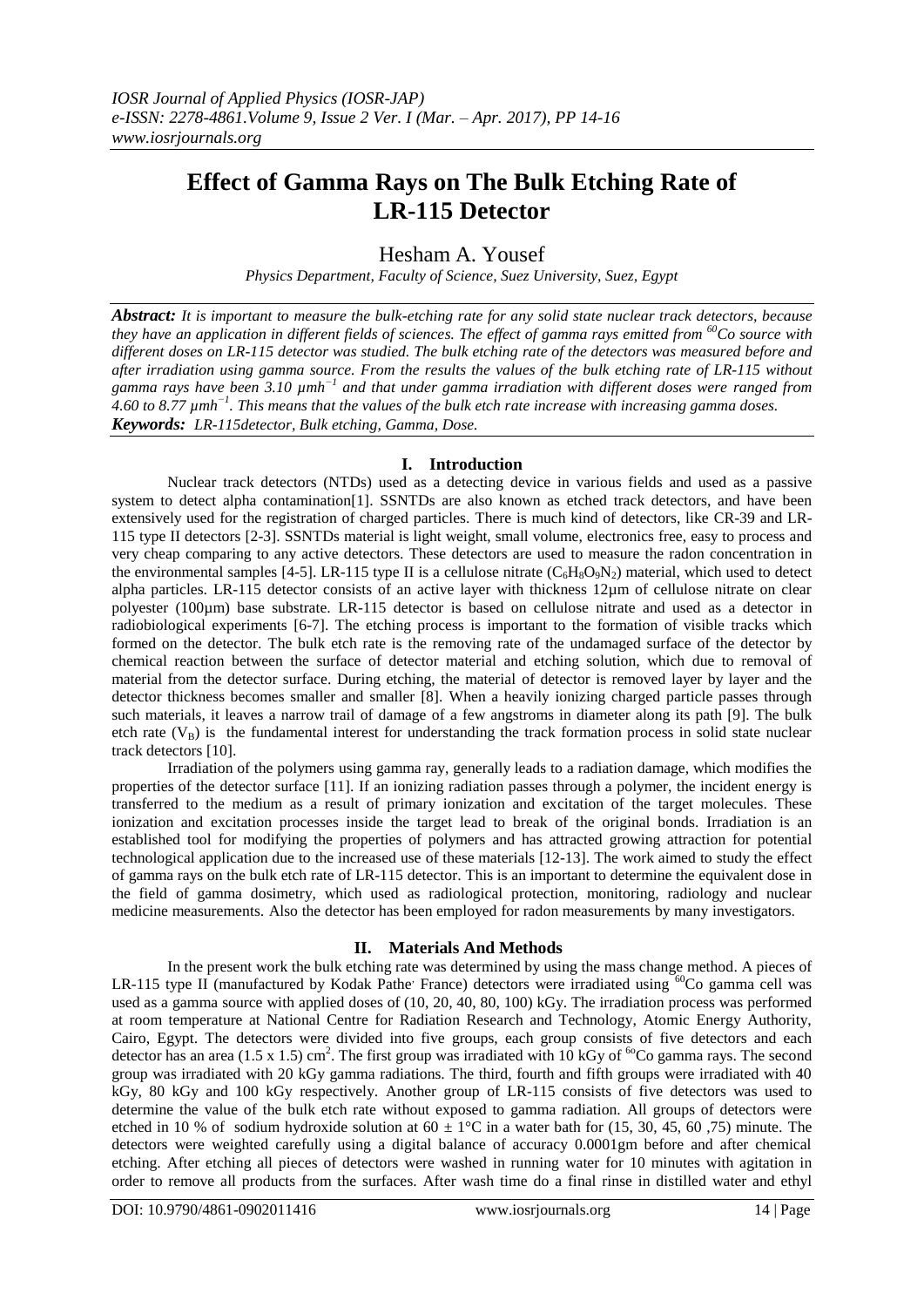alcohol solution (1:1) during 2 minutes at  $20^{\circ}$ C and dried in air [14]. The bulk etching rate was determined using the following equation:

$$
V_B = \frac{\Delta m}{2 \rho A t}
$$

Where, Δm is the difference between the mass before and after etching, A is the surface area of the detector, t is the etching time and  $\rho$  is the density of the detector material 1.52 gcm<sup>-3</sup> [15-16].

#### **III. Results And Discussion**

The bulk etching rate without gamma rays has been found to be 3.10  $\mu$ mh<sup>-1</sup> and that under gamma irradiation with different doses (10, 20, 40, 80, 100) kGy were found to be 4.60, 5.95, 6.85, 9.60 and 8.77 µmh<sup>-1</sup>, respectively. **Fig.1** gives the relation between etching time and mass change without exposure to gamma rays. The figure indicates that the values of mass increase with increase etching time at a constant temperature and concentration of etching solution. **Fig.2,** shows the relation between the etching time and the values of mass change at exposure for different gamma doses.The figure appears that the change of mass is high at after exposed to doses of 40 to100 kGy and the change of mass after exposed to 10 and 20 kGy is nearly equal.

**Fig.3,** gives the relation between the different gamma doses and bulk etch rate of LR-115. The correlation coefficient of the relation is equal≈ 0.88 this means that the relation is acceptable. This indicates that the values of bulk etching rate increase with increase gamma dose exposure, this due to suggests a way to shorten the required etching time, which will be very useful if a large amount of detectors have to be measured within a short time,e.g.,during a large-scale survey. The increasing in bulk etch rate mean that gamma ray interaction with the material of detector and causes destroy in the structure of the bonds of the polymer. The characteristics of the polycarbonate plastic detector are affected when exposed to high dose of gamma-rays. When ionizing radiation passes through a polymer, the incident energy is transferred to the medium due to make primary ionization and excitation of the polymer molecules.



**Figure1.** The relation between etching time and mass change of LR-115 detector without exposure for gamma rays.